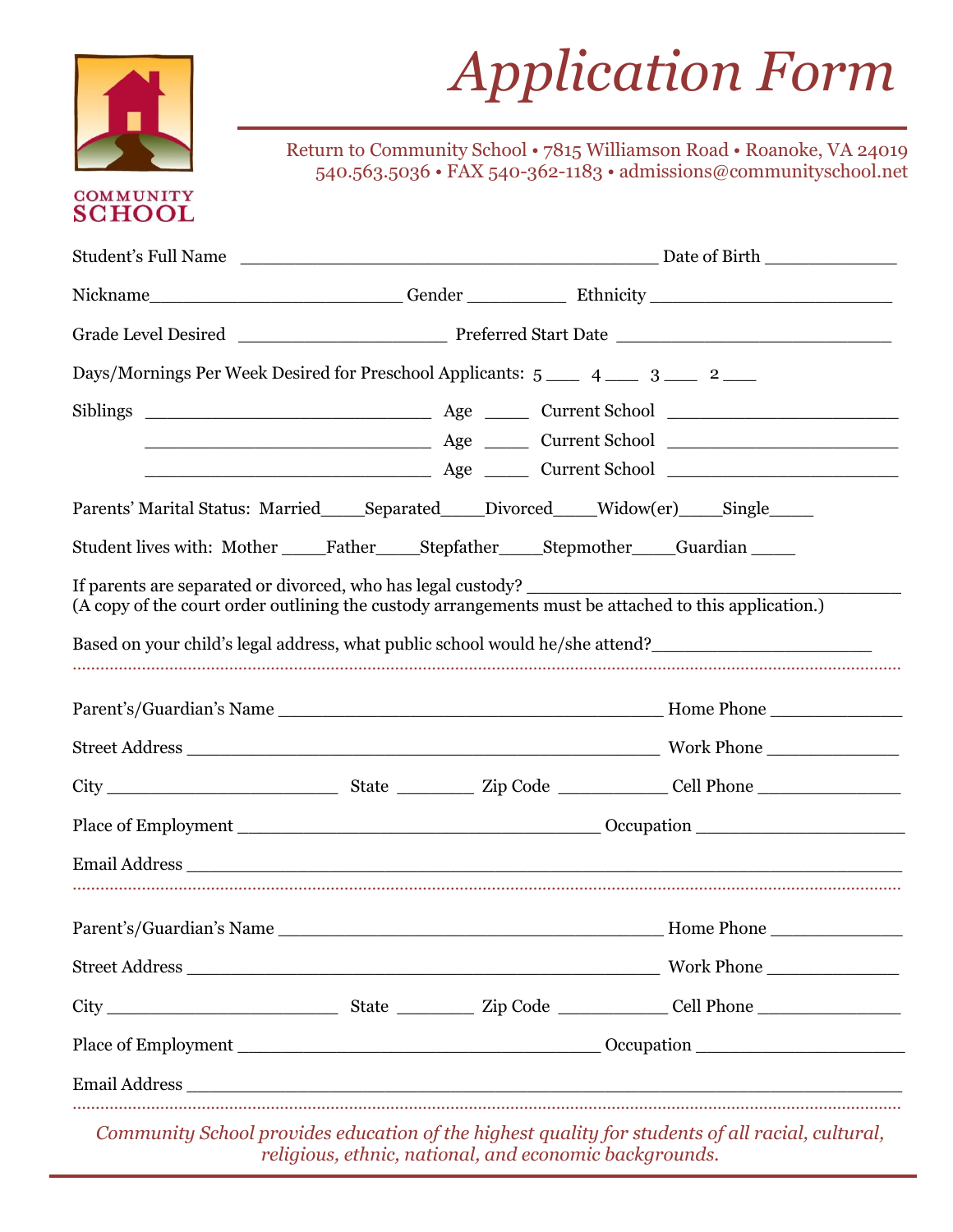## *School History:*

*Please list all schools attended by applicant beginning with the current or most recent:*

………………………………………………………………………………………………………………………………………………………………..

#### *Recommendations:*

*Community School requires 2 confidential written recommendations for each applicant except for preschool or kindergarten applicants without previous school experience. One recommendation must be from a current teacher. The second recommendation can be from a previous teacher, guidance counselor, principal, tutor, coach, or other individual (no relatives, please) who has worked with the student in a group or educational situation. Recommendation forms can be obtained from the admissions director or downloaded from the admissions page of the school website.*

## *Authorization for Release/Exchange of Record and Reference Information:*

The above-named student is applying for admission to Community School. At your earliest convenience, please fax (540-362-1183), email (admissions@communityschool.net) or mail copies of the items listed below to Community School (Attn. Admissions Office, 7815 Williamson Road, Roanoke, VA 24019).

- 1. Transcripts of all elementary and middle school grades and test scores
- 2. Current or most recent report card
- 4. All confidential records (psychological, psychiatric, etc.)
- 5. Attendance and disciplinary records (behavior problems, suspension)
- 6. Other school records relevant to admission and placement (i.e. classroom accommodations, special program placement, IEP, ISP, 504 plan, additional educational assessments)
- 7. Health and immunization records and birth certificate verification

I hereby authorize the schools listed above to release my child's complete student record, including all of the above-listed items, as requested by Community School. I authorize the executive director, admissions director, and teachers at Community School to discuss my child with the teachers, guidance counselors, principal and other school personnel at the above-named schools. In addition, should my child enroll at Community School, I authorize the above-named schools to forward my child's complete, updated records to Community School at the end of the school year.

**\_\_\_\_\_\_\_\_\_\_\_\_\_\_\_\_\_\_\_\_\_**

Parent's/Guardian's Signature the contraction of the contraction of the contraction of the contraction of the contraction of the contraction of the contraction of the contraction of the contraction of the contraction of th